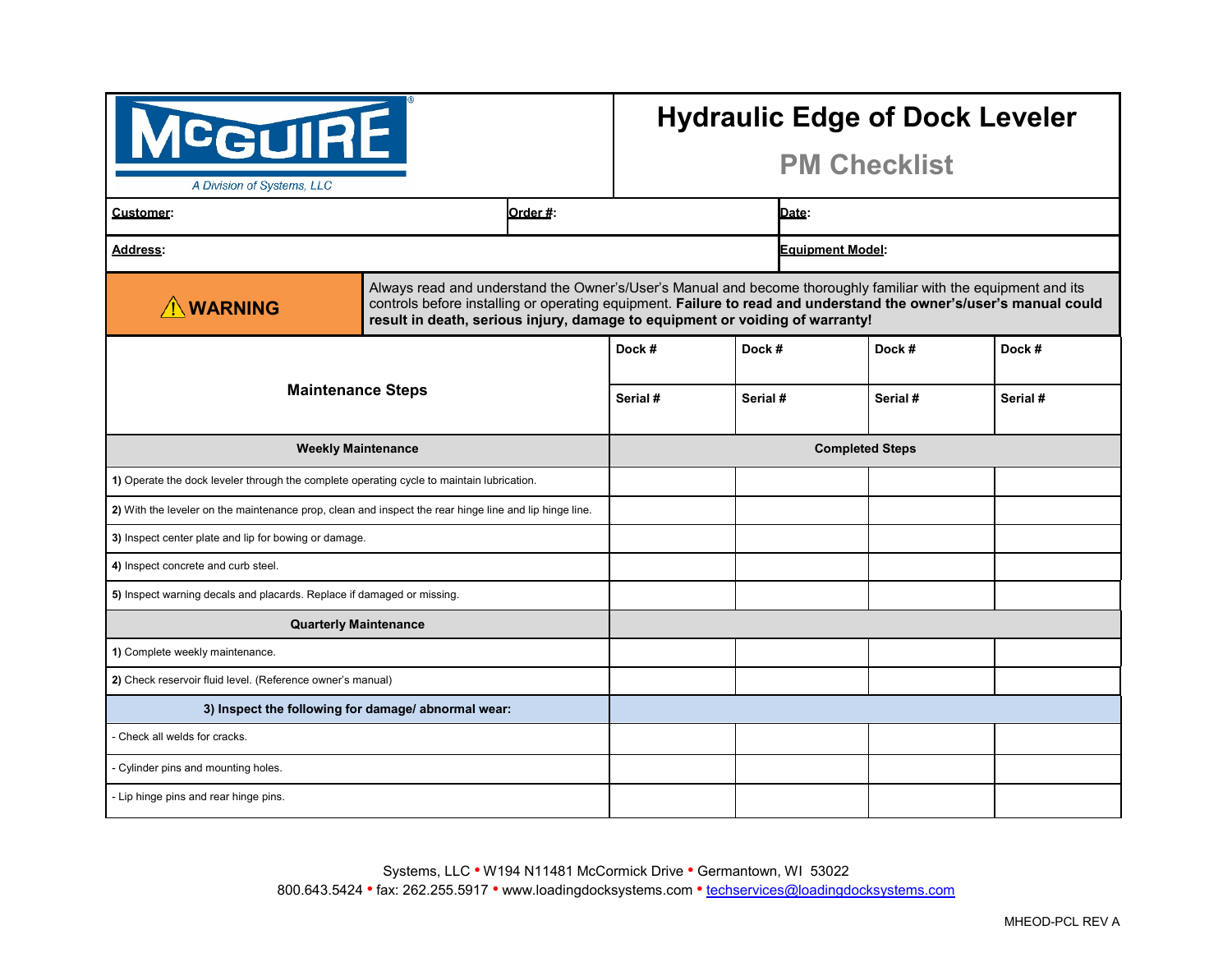| -- Continued --                                                                                                  | Dock # | Dock # | Dock # | Dock # |
|------------------------------------------------------------------------------------------------------------------|--------|--------|--------|--------|
| Inspect junction box for moisture and check all electrical connections.                                          |        |        |        |        |
| Inspect hoses, cylinders, fittings and powerpack.                                                                |        |        |        |        |
| Inspect control box and conduit.                                                                                 |        |        |        |        |
| Inspect motor mount bracket, hoist cylinder bracket and anchors.                                                 |        |        |        |        |
| Inspect bumpers for more than 1" of wear.                                                                        |        |        |        |        |
| 4) Lubricate the following areas with light weight machine oil.                                                  |        |        |        |        |
| - Lip hinge, without grease fittings. (Apply between hinge tubes with the leveler below dock and lip<br>folded.) |        |        |        |        |
| - Center plate hinge, <i>without grease fittings</i> . (Apply between hinge tubes with leveler on storage prop.) |        |        |        |        |
| - All cylinder pins.                                                                                             |        |        |        |        |
| 5) Lubricate the following areas with white lithium grease                                                       |        |        |        |        |
| - All grease fittings if equipped.                                                                               |        |        |        |        |
| Adjustments. (Reference owner's manual if adjustments are necessary.)                                            |        |        |        |        |
| Powerpack sequence valve.                                                                                        |        |        |        |        |
| Powerpack pressure valve. (Factory set. Should not need adjustment.)                                             |        |        |        |        |